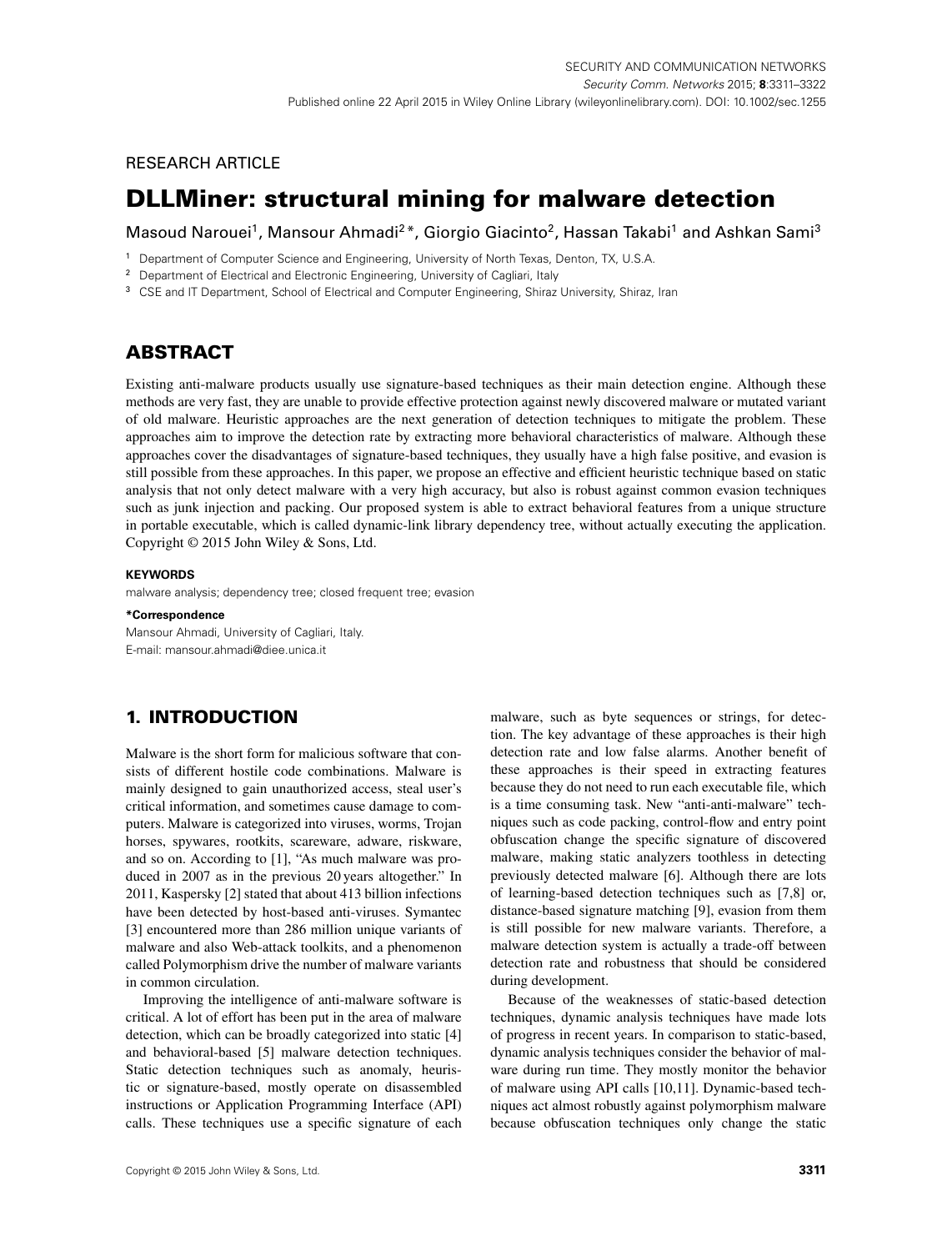signature of malware and do not affect the behavior of the malware. Despite of its advantages, dynamic-based techniques have a large preprocessing overhead during run time and monitoring, which lowers system performance. In fact, dynamic analysis is usually performed when anti-malware companies want to look for a new sample in the wild and then they use its static features in the anti-malware products. Therefore, implementation of these techniques in the commercial host-based anti-malware products is not applicable. Another drawback of such approaches is that monitoring behavior of dynamic libraries, such as OCX and dynamic-link library (DLL), is difficult to perform. According to [\[12\]](#page-9-11), about 60% of malwares collected at KingSoft anti-malware lab are DLL files, which cannot be run and analyzed dynamically.

A portable executable (PE) depends on some DLLs for execution, and each DLL has a relationship with other DLLs for completing the task. This hierarchical dependencies between PE and DLLs is known as DLL dependency tree. In this paper, we will propose a hybrid system that by statically extracting the DLL dependency tree from the PE, has the advantages of both static and dynamic techniques. Although the PE is not executed, the extracted tree can reveal coarse-grain behaviors of a PE because it is created based on the interactions of the PE with the operating system, which leads to relationships among DLLs. The novelty of our method is the extraction of the coarse-grain behaviors from PE's import address table (IAT), which was not considered in previous methods. It means that the analysis system is also very fast because it only considers the header of PE, and also, the extracted behaviors are semantic and influential to discriminate malicious and benign programs. In addition of the efficiency of static methods and the effectiveness of dynamic approaches, our method cannot simply be circumvented. The evaluations show the effectiveness against several kinds of packed malware as well as robustness against junk injection techniques. The rest of the paper is organized as follows: related work are renewed in section [2;](#page-1-0) definitions are presented in section [3,](#page-2-0) and section [4](#page-3-0) presents the proposed method. Results of the experiments are discussed in section [5,](#page-5-0) and conclusions and future work will wrap up the paper.

### <span id="page-1-0"></span>**2. RELATED WORK**

Analysis techniques for detecting malicious programs are usually divided into static and dynamic methods. The technique of analyzing a program without its execution is called static analysis, while dynamic analysis addresses techniques that analyze a program by actually running it. Analyzers extract various structures from programs. If the source code is available, it is possible to extract the control flow graph from programs [\[13](#page-9-12)[–15\]](#page-9-13), and the graph is then used for analysis. But in general, analyzers usually use signatures [\[16\]](#page-9-14) because of the lack of source-code, disassemble malware with disassemblers [\[17\]](#page-9-15), and extract different structures like opcode [\[18\]](#page-9-16) from the output, or directly focus on the byte code [\[19,](#page-9-17)[20\]](#page-10-0). Sung *et al*. [\[21\]](#page-10-1) proposed SAVE that considers a sequence of API calls as signature of malware. Kumar and Spafford [\[22\]](#page-10-2) proposed a method that detects malware based on regular expression matching. Christodorescu and Jha [\[9\]](#page-9-8) proposed SAFE that takes patterns of malicious behavior and then creates an automata from it. Some other approaches [\[7,](#page-9-6)[8\]](#page-9-7) considered IAT of PE and its content. Another work [\[23\]](#page-10-3) also considered some metadata, such as number of bitmaps, size of import, and export address table, besides IAT content. There is only one research [\[24\]](#page-10-4) that considered DLL dependency of PE but they did not extract semantic behaviors from all DLLs. They considered single APIs and DLL dependency paths of the tree as features that can be circumvented by junk injection techniques. In contrast, our method is more resilient against evasion techniques and also the extracted behaviors by our method is more semantic because we consider the relationships between all DLLs not only the paths of the DLL dependency tree. The last four approaches are the most similar methods to ours but opposite to our approach, they did not consider any semantic relation between all DLLs.

Besides static analysis, researchers have put a lot of effort in proposing behavior-based malware detection methods that monitor programs during the run-time. Different approaches and techniques can be applied to perform such dynamic analysis. In this technique, analyzers usually consider system calls or instructions sequences as discriminating features between malware and benign programs. Some approaches [\[11,](#page-9-10)[25,](#page-10-5)[26\]](#page-10-6), monitored the program's behavior by analyzing API calls. In another work [\[27\]](#page-10-7), the authors extracted sequences of instructions from both malicious and benign programs and use some combination of frequent assembly instructions to build the dataset. In some techniques [\[28,](#page-10-8)[29\]](#page-10-9), a behavioral graph is extracted from each malware based on API call parameters and understood behavior of malware. Instead of program-centric detection approaches, some approaches try to generalize the detection method to the whole system. Lanzi *et al*. [\[30\]](#page-10-10) proposed an access activity model that captures the generalized interactions of benign applications with operating system resources such as files and registry, and the model can detect the malware well with very low false positive. Nappa *et al*. [\[31\]](#page-10-11) also proposed a technique to detect exploited servers, managed by the same organization. They collected information about how exploited servers are configured and the kind of malware they distributed and then grouped servers with similar characterization over time.

Static analysis techniques find it hard to cope with code obfuscation, polymorphism, and metamorphism. The deficiencies of dynamic analysis are run-time overhead and weakness in monitoring DLLs. Our method covers these deficiencies and takes into account a tree structure called DLL dependency that reveal coarse-grain behaviors of malware without actually running it. These behaviors were represented by sub-trees in DLL dependencies,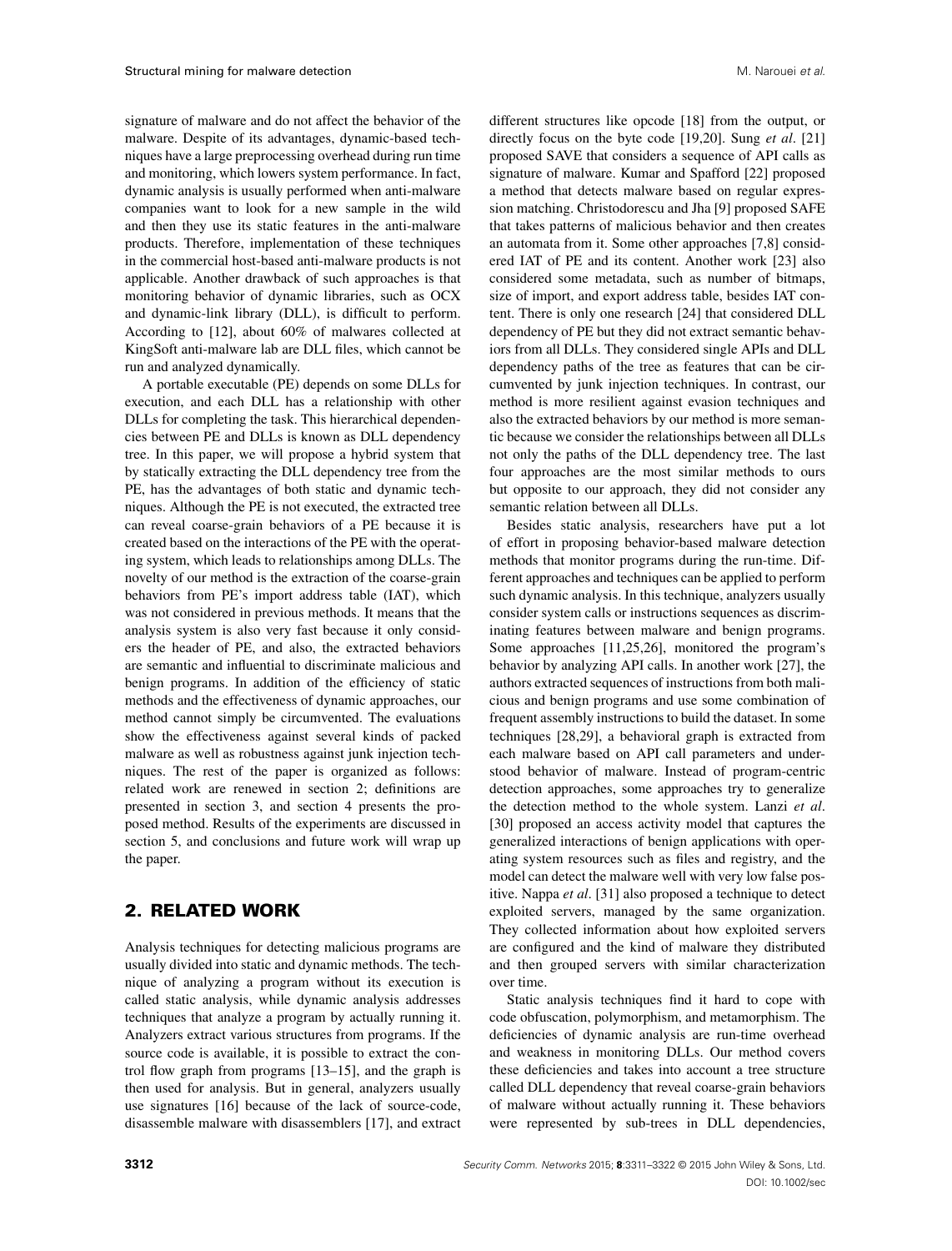| <b>Authors</b>              | <b>Platform</b> | <b>Feature</b> | DR (%)                     | FP(%)         | Freq pat   | <b>Pitfall</b>                      |  |  |  |
|-----------------------------|-----------------|----------------|----------------------------|---------------|------------|-------------------------------------|--|--|--|
| Dynamic analysis techniques |                 |                |                            |               |            |                                     |  |  |  |
| Dai et al. [27]             | <b>Windows</b>  | OP SEQ         | 91.9                       | 9.6           | $\times$   | Reordering, substitution, injection |  |  |  |
| Kolbitsch et al. [28]       | <b>Windows</b>  | <b>API GRA</b> | 64                         | $\times$      | $\times$   | Graph complexity                    |  |  |  |
| Fredrikson et al. [35]      | <b>Windows</b>  | API GRA        | 86                         | 0             | <b>GRA</b> | Graph complexity                    |  |  |  |
| Rieck et al. [10]           | <b>Windows</b>  | API NG         | $\approx$ 99               | $\approx$ 1   | $\times$   | Reordering, injection               |  |  |  |
| karbalaie et al. [36]       | <b>Windows</b>  | API GRA        | 96.6                       | 3.4           | <b>GRA</b> | Graph complexity                    |  |  |  |
| Ahmadi et al. [11]          | <b>Windows</b>  | API SEQ        | 98.1                       | 11.9          | SEQ        | Reordering, injection               |  |  |  |
| Perdisci et al. [37]        | <b>Windows</b>  | <b>HTTP</b>    | $\approx 68$               | $\approx$ 0   | $\times$   | HTTP specific malware               |  |  |  |
| Palahan et al. [38]         | Windows         | API GRA        | 86.77                      | 0             | GRA        | Graph complexity                    |  |  |  |
|                             |                 |                | Static analysis techniques |               |            |                                     |  |  |  |
| Ye et al. [8]               | <b>Windows</b>  | <b>HED API</b> | 97.19                      | 12.5          | <b>ITM</b> | Injection                           |  |  |  |
| Shafiq et al. [23]          | <b>Windows</b>  | <b>HED MET</b> | >99                        | <1            | $\times$   | Injection                           |  |  |  |
| Tabish et al. [19]          | <b>Windows</b>  | <b>BYT NG</b>  | >90                        | $\times$      | $\times$   | Substitution, reordering, injection |  |  |  |
| Griffin et al. [16]         | Windows         | BYT SEQ        | $\times$                   | < 0.1         | $\times$   | Substitution, reordering, injection |  |  |  |
| Kim et al. [29]             | <b>Windows</b>  | DG SRC         | 88.9%                      | $\times$      | $\times$   | Based on SRC                        |  |  |  |
| Sami et al. [7]             | <b>Windows</b>  | <b>API</b>     | 99.7                       | 1.5           | <b>ITM</b> | Injection                           |  |  |  |
| DiCerbo et al. [33]         | Android         | <b>PER</b>     | $\times$                   | $\times$      | <b>ITM</b> | Injection                           |  |  |  |
| Shahzad et al. [39]         | Linux           | <b>HED</b>     | >99                        | < 0.1         | <b>ITM</b> | Injection                           |  |  |  |
| Santos et al. [18]          | <b>Windows</b>  | OP SEQ         | $\approx$ 95.8             | $\approx$ 2   | $\times$   | Substitution, reordering, injection |  |  |  |
| Yang et al. [34]            | Android         | CFG, API       | 95.3                       | 0.4           | <b>ITM</b> | Obfuscation                         |  |  |  |
| Nissim <i>et al.</i> [20]   | Windows         | <b>BYT NG</b>  | $\approx 85$               | $\approx 0.8$ | $\times$   | Substitution, reordering, injection |  |  |  |

<span id="page-2-1"></span>**Table I.** A comparison between analysis techniques and their pitfalls (each part is sorted by year).

DR, detection rate; FP, false positive; *PER*, permissions; *HED*, executable header; *API*, application programming interface; *OP*, operation code; *DG*, dependency graph; *CFG*, control flow graph; *SRC*, source code; *NG*, n-gram; *MET*, metadata; *BYT*, byte code; *SEQ*, sequence; *GRA*, graph; *ITM*, item-set.

which were not considered in previous works. Some approaches consider frequent patterns [\[32\]](#page-10-19) such as itemsets [\[7](#page-9-6)[,8](#page-9-7)[,33](#page-10-16)[,34\]](#page-10-18), sequences [\[11\]](#page-9-10), or graphs [\[35,](#page-10-12)[36\]](#page-10-13) for malware detection but to the best of our knowledge, this is the first work that considers this tree structure for malware detection.

An overall comparison between dynamic and static analysis approaches is shown in Table [I.](#page-2-1) As our proposed system tries to detect Windows malware families, we focus on systems that work on Windows malware and only one of these systems analyzes Linux executable. There are also two systems that use frequent patterns as features for Android platform and are included in the diagram because our approach is also using frequent patterns. In the table, the third column shows the type of features that are used by the systems. DR column shows the detection rate of the related system  $(x$  means that the authors did not evaluate on malware dataset or did not mention in the paper). FP shows the false positive of the system  $(x)$  means that the authors did not evaluate on benign dataset or did not mention in the paper). Freq pat column shows if the system uses frequent patterns like frequent sub-graphs, item-sets or sub-sequences as features for extracting behaviors and then uses them for detection. The final column shows the challenge of each method for detecting malware and mainly what are the possible evasion techniques against them. Although there are many coarse-grain evasion techniques for both dynamic (like virtual machine detection) and static analyses (like packing), here, we mentioned some finergrain evasion techniques like changing instructions with their equivalence (substitution), changing order of APIs or assembly instructions (reordering) and injecting junk data (injection).

### <span id="page-2-0"></span>**3. DEFINITIONS**

In this section, some definitions that are used in this research are introduced.

**Definition 1.** *(Tree) A tree is an acyclic connected directed graph with the node at the top defined as the root*[*T*]*. A tree is denoted by*  $T = (r, V, E, \sum, L)$ *, where r the root has no entering edges; V is the set of nodes; E is the set of edges in the tree;*  $\sum$  *is an alphabet; L is a function:*  $V \rightarrow \sum$  *that assigns labels to nodes.* 

**Definition 2.** *(Subtree) For a tree T with node set V, edge set E, we say that a tree T' with node set V', edge set E', is a subtree of T if and only if (1)*  $V' \subseteq V$ ; (2) the *labeling of nodes of V in T is preserved in*  $T'$ *; (3)*  $(v1, v2) \in E'$ , where v1 is the parent of v2 in T' if and *only if v1 is the parent of v2 in T; (4) for v1, v2*  $\in$  $V'$ , preorder(*v*1) < preorder(*v*2) *in*  $T'$  *if and only if preorder*( $v1$ ) < *preorder*( $v2$ ) *in T. And if*  $T'$  *is a subtree of T*, *it will be denoted as*  $T' \in T$ .

**Definition 3.** *(Parent) the parent node of v*(*parent*[*v*]) *is defined as its predecessor, and each node in the tree can only have one parent.*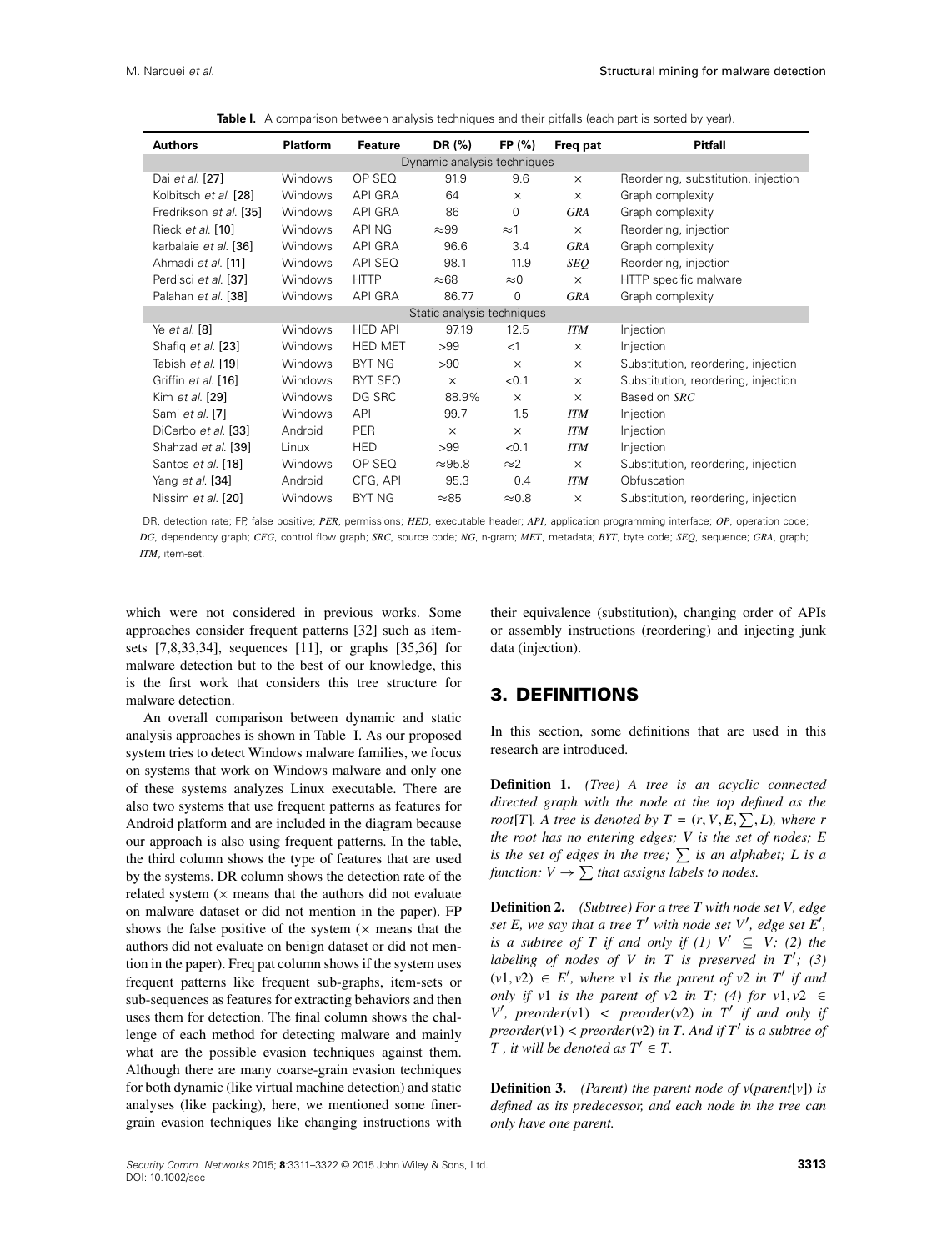**Definition 4.** *(Unordered subtree)* A tree  $T'(r', V', E', L')$ *is an unordered tree of a tree*  $T(r, V, E, L)$  *if and only if (1)*  $V' \subseteq V$ , *(2)*  $E' \subseteq E$ , *(3)* $L' \subseteq L$  *and*  $L'(v) = L(v)$ *,*  $(4)$   $\forall v' \in V', \forall v \in V, v'$  *is not the root node, and v*<sup>*l*</sup> *has a* parent in  $T'$ , then parent $(v') = parent(v)$  and the left*to-right ordering among siblings in T*<sup>0</sup> *does not need to be preserved.*

**Definition 5.** *(Isomorphic trees) Two labeled rooted unordered trees T*1 *and T*2 *are isomorphic to each other if there is a one-to-one mapping from the vertices of T*1 *to the vertices of T*2 *that preserves vertex labels, edge label , adjacency, and the root. A subtree isomorphism from T*1 *to T*2 *is an isomorphism from T*1 *to some subtree of T*2*.*

**Definition 6.** *(Frequent subtree) Let D denote a dataset (list)* where each element  $T \in D$  is a labeled rooted *unordered tree. For a given pattern t, which is a rooted unordered tree, we say t occurs in a transaction T if there*



<span id="page-3-1"></span>



<span id="page-3-2"></span>**Figure 2.** Three closed frequent trees.

*exists at least one subtree of T that is isomorphic to t. The occurrence*  $\delta_t(T)$  *of t in* T *is the number of distinct subtrees of T* that are isomorphic to t. Let  $\sigma_t(T) = 1$  if  $\delta_t(T) > 0$ , and *0 otherwise. We say T supports pattern t if*  $\delta_t(T) > 0$ *, and we define the supports of a pattern t as*  $Supp(t) = \sum \sigma_t(T)$ *where*  $T \in D$ .

**Definition 7.** *(Frequent pattern) A pattern t is called frequent if its support is greater than or equal to a minimum support (minsup) specified by a user.*

The frequent subtree mining problem is to find all frequent subtrees in a given dataset. A challenging step toward mining frequent trees from a large dataset is that such mining often leads to generating a huge number of subtrees, which satisfy the minsup threshold. This is because of a priory property that if a tree is frequent, any of its subtrees is also frequent. To overcome this difficulty, we used closed frequent trees.

**Definition 8.** *(Closed frequent tree) Let*  $B_t$  *be the set of all super trees of t that have one more vertex than t, a frequent subtree t is closed if and only if for every*  $t' \in B_t$ *,*  $support(t') < support(t)$ .

**Definition 9.** *(String encoding format) Tree's String encoding is obtained by Tree's depth first traversal.*

The reason for mining closed frequent trees instead of all frequent trees is that the total number of closed frequent trees is far less than the number of frequent trees. Because the set of closed frequent trees maintain the same information as the set of all frequent trees, we only consider closed frequent trees. Figure [1.](#page-3-1) shows three closed tree patterns of the tree in Figure [2.](#page-3-2), with minimum support of two.

### <span id="page-3-0"></span>**4. PROPOSED SYSTEM**

An overview of the system is shown in Figure [3.](#page-3-3) Each step is described in the following: First, dependency trees from both malicious and benign PEs are extracted. These trees are then converted to their string encoding format. After that, closed frequent trees are extracted and feature vectors are constructed based on the closed frequent trees. Finally, the vectors are classified by Random Forest classifier using 10-fold cross validation.



<span id="page-3-3"></span>**Figure 3.** Our system.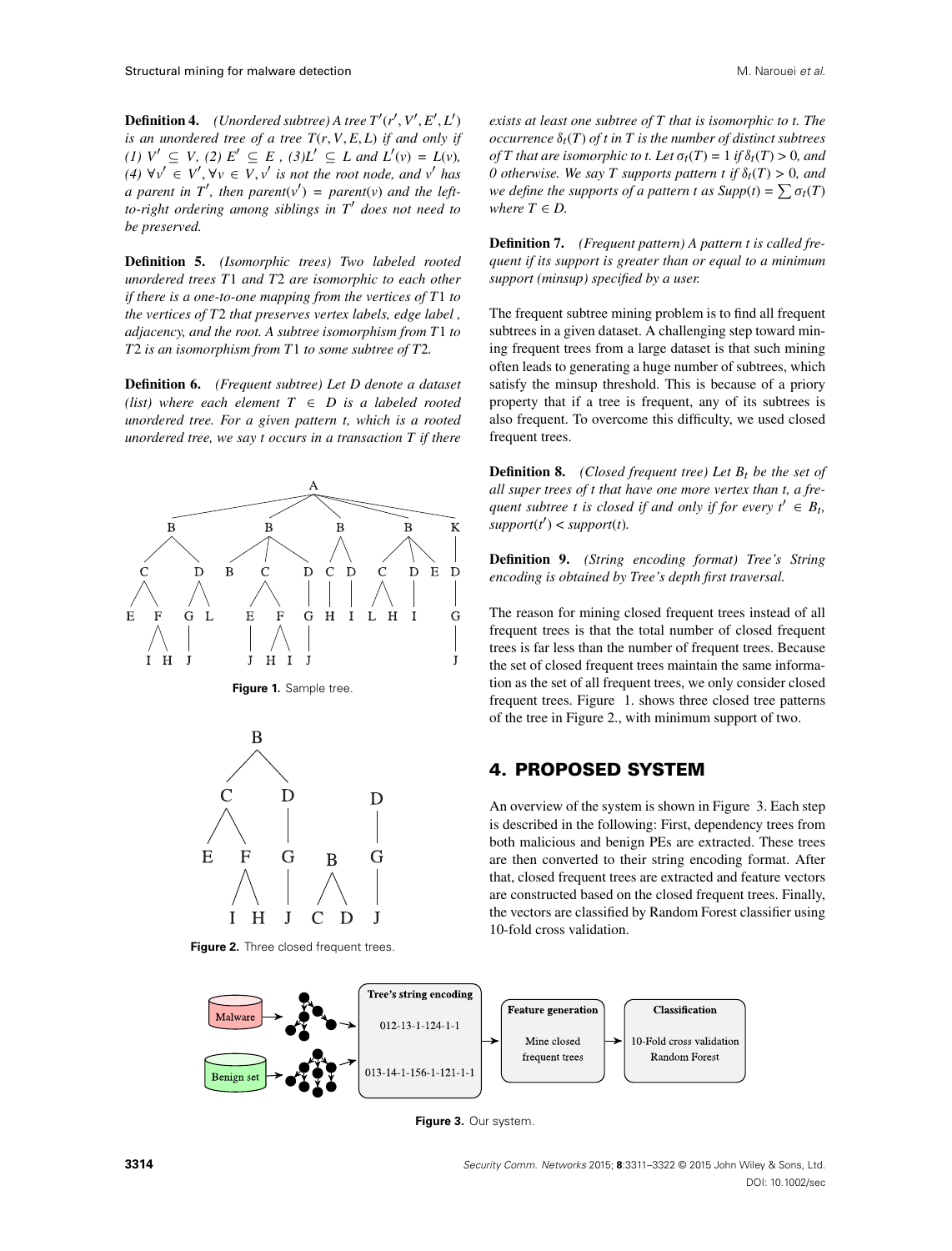

<span id="page-4-0"></span>Figure 4. An example of DLL dependency tree. DLL, dynamiclink library.

#### **4.1. Dependency tree generation**

Every PE file needs to interact with the operating system in order to perform its task. This interaction is implemented by application programming interfaces which are categorized into different DLLs. This way, each PE depends on some DLLs for execution and each DLL has a relationship with other DLLs for completing the task. For example, considering the Notepad, it needs to check user configuration before application start-up and so it must search the Registry. Notepad needs LoadLibrary from kernel32.DLL for loading ADVAPI32.DLL which uses RegQueryValueA from ADVAPI32.DLL for reading a registry value. Then ADVAPI32.DLL uses ReadFile from kernel32.DLL to read data from a file (Figure [4\)](#page-4-0). This is a sub behavior from Notepad that can be visualized as a tree. Although we can consider such structural relationship as a graph because of repetitive nodes, a tree is more descriptive and can help us find more unknown behavior. The key point of our proposed method is that using behaviors such as stealth, self-replication, disguising network traffic can distinguish malware from benign PEs.

In order to generate the behavioral tree of each malicious and benign PE, we use Dependency Walker [\[40\]](#page-10-20). The Dependency Walker's tree displays a hierarchical view of all the modules' dependencies. A module is dependent on another module in five ways<sup>†</sup>: Implicit Dependency, Delay-load Dependency, Forward Dependency, Explicit Dependency, and System Hook Dependency. The first three are defined statically, and the latter two are defined dynamically. Because we want to minimize the run-time overhead, we only use the first three cases. Dependency Walker extracts such dependencies from IAT, which resides within win32 executable application. When the

application calls a windows API function, the IAT is used as a lookup table. Each version of Microsoft Windows operating system has a different address for API functions because of differently structured DLLs. When an application starts, it has a list of all functions that are not originally part of the application. These functions, called imports, are located in the operating system's DLL, but the application does not know where. So before starting, it has to build the IAT table by finding the address of the API it calls. When the executable is compiled, the IAT contains NULL memory pointers to each function. It will have the name of the function and what DLL it comes from, but the addresses are unknown. When the application begins execution, Windows finds the IAT location in the PE header, and overwrites NULL values with the correct memory location for each function.

The procedure of Dependency Walker is outlined as follows.

Starting with the root module, Dependency Walker scans the module's import tables to build a list of dependent modules. It then scans each of these dependent modules for their dependent modules. This recursion continues until all modules and their dependent modules have been processed. In order to prevent possible infinite circular loops with dependent modules, Dependency Walker terminates processing of a given branch of the tree when it reaches a module that it has already been processed somewhere else in the tree. The obtained tree is very large and consists of 12 depths. These depths can be limited in order to reduce the computational cost. We will show that the depths of three and four is nearly enough to achieve high detection accuracy; because we are mining the structure of malware, which has been stabilized up to the depth of three and four, and further depths do not have a significant change in this structure. Afterwards, the tree's depth first traversal representation was extracted as shown in Figure [5.](#page-5-1)

#### **4.2. Feature generation**

In order to efficiently extract sub-trees, CMTreeMiner was used [\[41\]](#page-10-21) because it is a computationally efficient algorithm for mining closed frequent trees. In this algorithm, based on depth-first canonical form, an enumeration tree is defined to enumerate all subtrees, and an enumeration directed acyclic graph is used for pruning branches of the enumeration tree that will not result in closed frequent subtrees Figure [2.](#page-3-2) By traversing this enumeration tree, CMTreeMiner discovers all closed frequent subtrees in the database. Furthermore, because the tree's string encoding is long, CMTreeMiner is very fast for mining such trees compared with other algorithms [\[42,](#page-11-1)[43\]](#page-11-2) that we tested. To use the extracted closed trees as features, every PE file can be represented as a binary vector of closed trees, namely, *A*, where  $A_i = 1$  if and only if the PE file contains that closed tree, and  $A_i = 0$  if corresponding PE file does not contain that tree.

<span id="page-4-1"></span><sup>-</sup> <http://www.dependencywalker.com>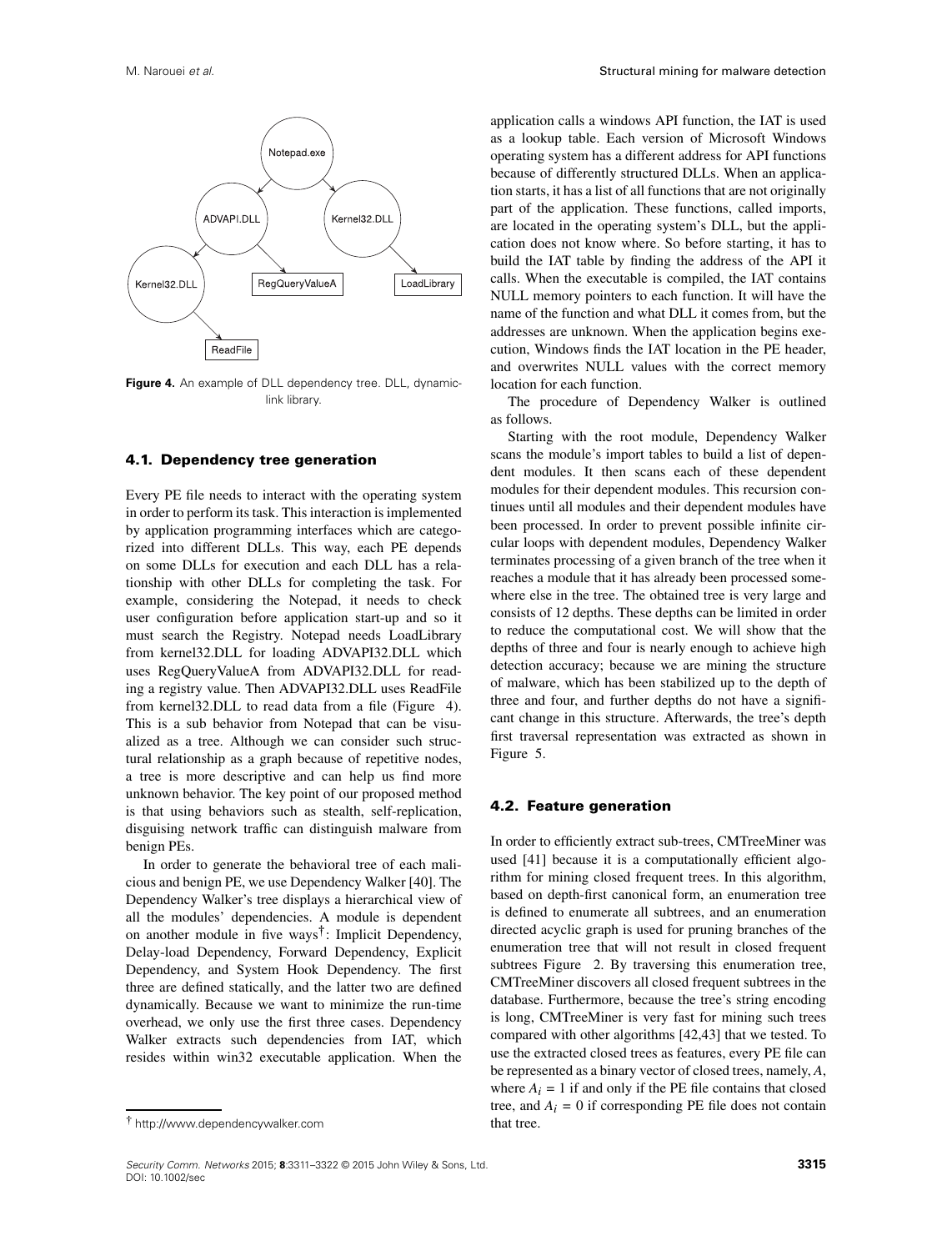

<span id="page-5-1"></span>**Figure 5.** Construction of tree string encoding: (a) A part of Ditex virus dependency tree and (b) depth first representation.

### <span id="page-5-0"></span>**5. EXPERIMENTAL RESULTS**

In this section, we present the results of several experiments that were performed to illustrate the effectiveness of extracted features for detecting unseen malware. We conducted the following experiments:

- 1. Assessing the effectiveness of extracted features for malware detection,
- 2. Evaluating the frequent patterns as a signature for malware variant detection,
- 3. Evaluating junk injection evasion technique, and
- 4. Evaluating the method against packers.

### **5.1. Experimental data**

For the malicious applications, we used a recently published malicious dataset.<sup>‡</sup> This dataset contains 11000 very recent and active malicious applications that have been found in 500 drive-by download servers.

We also collected 309 portables of famous applications $\delta$  from different categories such as accessibility (onscreen keyboard, magnifier, etc.), development (text editor, database browser, etc.), education(ear training, touch typing, etc.), game (puzzle, card, etc.), graphic and picture (image editor, animation creator, etc.), internet (browser, downloader, etc.), music and video (player, editor, etc.), office (word possessors, readers, etc.), security (antimalware, rootkit remover, etc.), and utility (compressor, optimizer, etc.).

### **5.2. Detection results**

To obtain an accurate estimation of the performance of the system, two experiments were performed. For the first experiment, we created a balanced dataset, consisting of the 309 portable executables along with 309 malicious applications. For the second experiment, we created an imbalanced huge dataset. Each of the portable executables consists of a lot of dependent executables as well as DLLs. This time we consider all of these files, resulting in 4700 benign files. By including all 11 000 malicious applications, we create a dataset of a total of 15 700 files.

On average, the maximum level of generated trees is 12, but we were able to achieve very good results by mining the trees up to depth 3 and depth 4. To evaluate the performance of the system reliably, 10-fold cross validation was applied using classifiers such as Naive Bayes, Random Forest, and J48, which are implemented in Weka [\[44\]](#page-11-3). In 10-fold cross validation, the dataset is divided into 10 subsamples with the same number of instances. Each time, 9 subsamples are used as training data and the remainder is used for testing. All of the experiments were performed on a 2 GHz Intel Core i7 PC with 8 GB of physical memory. The best results were obtained using Random Forest so we choose it as the main classifier for our system.

As we explained in section [3,](#page-2-0) the minimum support has to be identified by the user for extracting frequent patterns and it can be absolute or relative. We selected different relative minimum supports from 10% to 90%. For example, if we have 620 samples for evaluation, relative minimum support of 10% means that the frequent patterns must be in at least 62 samples. The results are shown in Tables [II](#page-6-0) and [III](#page-6-1) with various minimum supports. Number of patterns (No) refers to the total number of closed frequent subtrees (or number of single DLLs in the last row). DR or recall is defined as the portion of the total malicious PE files that are classified as malware, FP stands for the number of wrongly classified benign programs. Although we only considered DLL dependencies, the achieved results are significant. We achieved 100% DR with only 0.3% (one sample) FP rate in the small and balanced dataset. In the large and unbalanced dataset, we mined the trees until the sixth depth and achieved more than 98.5% DR and around 4% FP rate. The fair way to see whether the patterns

<http://malicia-project.com/dataset.html>

<span id="page-5-3"></span><span id="page-5-2"></span><http://www.portableapps.com/>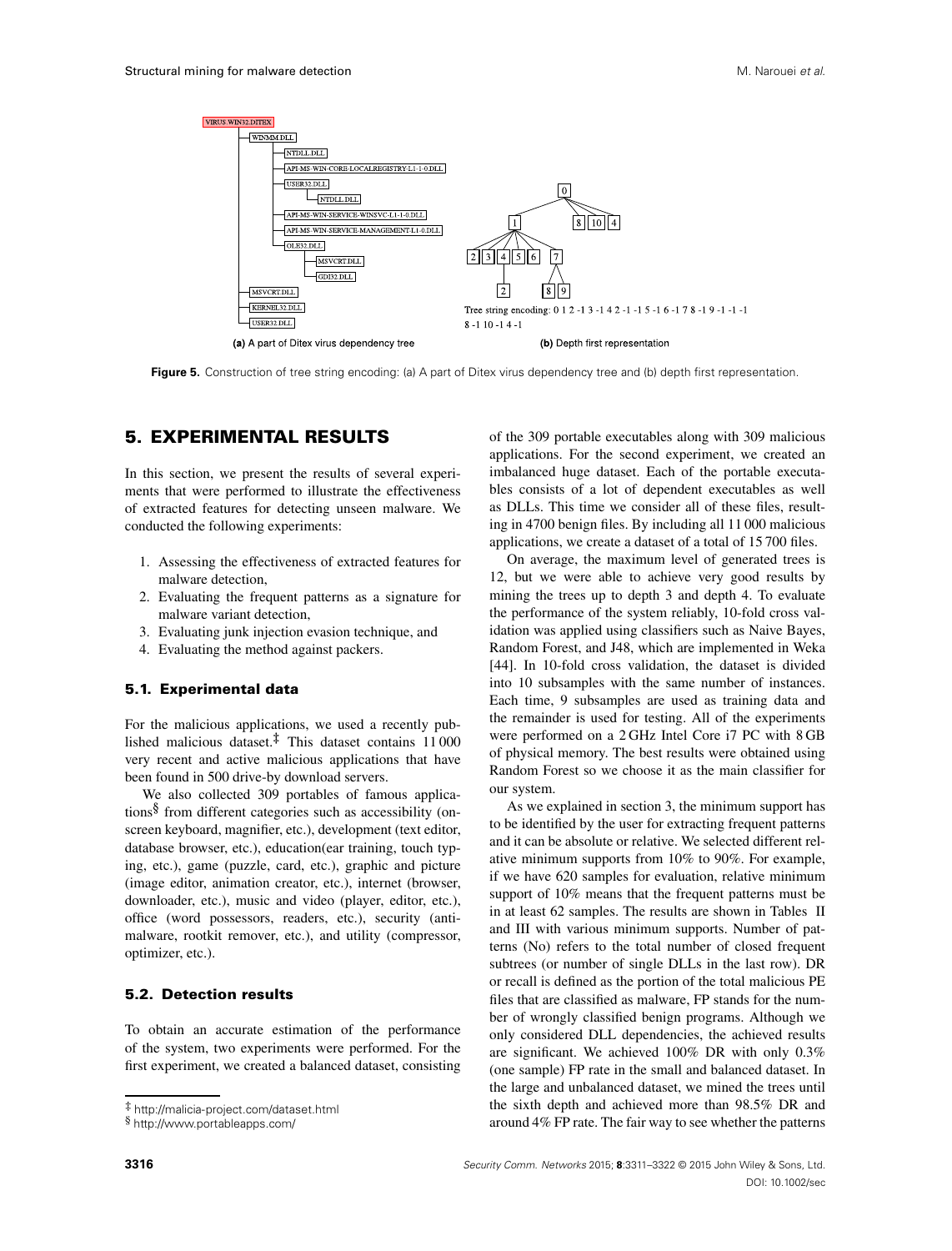<span id="page-6-0"></span>

|             |           | Depth 3 |          | Depth 4 |        |        |  |
|-------------|-----------|---------|----------|---------|--------|--------|--|
| Support (%) | <b>No</b> | DR (%)  | FP (%)   | No      | DR (%) | FP (%) |  |
| 10          | 186       | 99.7    | 0        | 410     | 99.4   | 0.3    |  |
| 20          | 185       | 99      | 0.3      | 400     | 99.4   | 0.3    |  |
| 30          | 183       | 99.4    | 0.3      | 383     | 99.4   | 0.3    |  |
| 40          | 183       | 99.4    | 0.3      | 383     | 99.4   | 0.3    |  |
| 50          | 158       | 99.4    | 0.3      | 353     | 99.4   | 0.3    |  |
| 60          | 51        | 99.4    | 0.3      | 104     | 100    | 0.3    |  |
| 70          | 32        | 95.1    | 0.6      | 58      | 98.7   | 0.6    |  |
| 80          | 22        | 83.5    | 0.6      | 48      | 95.1   | 0.6    |  |
| 90          | 17        | 73.8    | 0.3      | 33      | 94.8   | 0.3    |  |
| Single DLL  | 185       | 98.7    | $\Omega$ | 209     | 98.7   | 0.3    |  |
|             |           |         |          |         |        |        |  |

**Table II.** Balanced dataset contains 309 malware and 309 benign programs.

DR, detection rate; FP, false positive; DLL, dynamic-link library.

<span id="page-6-1"></span>Table III. Unbalanced dataset contains 11 000 malware and 4700 benign programs.

|                | Depth <sub>3</sub> |        | Depth 4 |           | Depth 5 |        |      | Depth 6 |        |       |        |        |
|----------------|--------------------|--------|---------|-----------|---------|--------|------|---------|--------|-------|--------|--------|
| Support $(\%)$ | <b>No</b>          | DR (%) | FP (%)  | <b>No</b> | DR (%)  | FP (%) | No.  | DR (%)  | FP (%) | No    | DR (%) | FP (%) |
| 10             | 144                | 98.5   | 4.1     | 959       | 98.7    | 4.8    | 3645 | 98.6    | 4.7    | 17482 | 98.6   | 5.1    |
| 20             | 85                 | 98.3   | 4.3     | 380       | 98.5    | 4.7    | 621  | 98.5    | 4.6    | 1198  | 98.6   | 5.3    |
| 30             | 61                 | 96.1   | 5.7     | 255       | 98.3    | 5.1    | 423  | 98.4    | 5.8    | 907   | 97.8   | 6.1    |
| 40             | 53                 | 93.9   | 7.2     | 182       | 98      | 7.2    | 299  | 98.2    | 6      | 607   | 97.7   | 6.5    |
| 50             | 46                 | 94.3   | 11.7    | 129       | 96.9    | 9      | 217  | 97.8    | 7.4    | 448   | 97.6   | 6.9    |
| 60             | 38                 | 97.1   | 19.9    | 92        | 95.2    | 9.7    | 163  | 97.5    | 7.7    | 297   | 97.7   | 7.9    |
| 70             | 31                 | 96.8   | 22.4    | 54        | 98.3    | 21.3   | 129  | 96.9    | 8.1    | 249   | 97     | 8.2    |
| 80             | 28                 | 97.7   | 53.7    | 50        | 97.2    | 34.4   | 88   | 96.1    | 20.7   | 134   | 96.7   | 17.2   |
| 90             | 25                 | 99.99  | 99.7    | 24        | 95.8    | 77.7   | 25   | 98.8    | 84.4   | 25    | 99.2   | 86.5   |
| Single DLL     | 1202               | 97.6   | 6.6     | 1212      | 97.8    | 6.7    | 1219 | 97.7    | 7.8    | 1221  | 97.8   | 8.3    |

DR, detection rate; FP, false positive; DLL, dynamic-link library.

are appropriate features for detection is to compare the results with an approach that uses single DLLs as features. For that purpose, we consider all of the DLLs as features and to build a feature vector, assign one (if the program uses that DLL) or zero (if the program does not use that DLL).

#### **5.3. Variant similarity**

The purpose of this section is to present the effectiveness of the proposed method in detecting similar variants or obfuscated versions of a malware. A variant is usually a modification of an existing malware in order to elude antimalware and cause infection. Based on malware naming convention, the complete name of a malware, which shows the hierarchical grouping of different classes of malware, is as follows:

Family\_Name.Group\_Name.Major\_Variant.Minor\_Varient

In order to compare the similarity between two PEs, their feature vectors are considered where each element shows the existence or non-existence of a frequent subtree in PE. These vectors are the following:

> $Vector PE_A = [X_1, X_2, X_3, X_4, \ldots, X_N]$  $Vector$   $PE_B = [Y_1, Y_2, Y_3, Y_4, \ldots, Y_N]$

Then, three similarity measures such as Cosine coefficient, Jaccard coefficient, and Pearson correlation [\[45\]](#page-11-4) are used to compute the similarities of PEs. The formula for each measure is shown in Table [IV.](#page-7-0) The similarity measures were computed for some pair of variants, and the results are shown in Table [V.](#page-7-1) The results illustrate that frequent subtrees are a good representative for detecting a new variant of malware. Table [V](#page-7-1) consists of three parts. The first part shows the comparison between minor variants of a major variant, and it indicates that most of them are absolutely similar to their minor variants, and others are correlated with a very high degree. WIN32.EVOL is an example of a true metamorphic virus that its new variant can be detected based on its previous minor variant. In the second part, the comparison is between two different major variants. The similarity degree in this section is neither very high to detect a minor variant nor very low to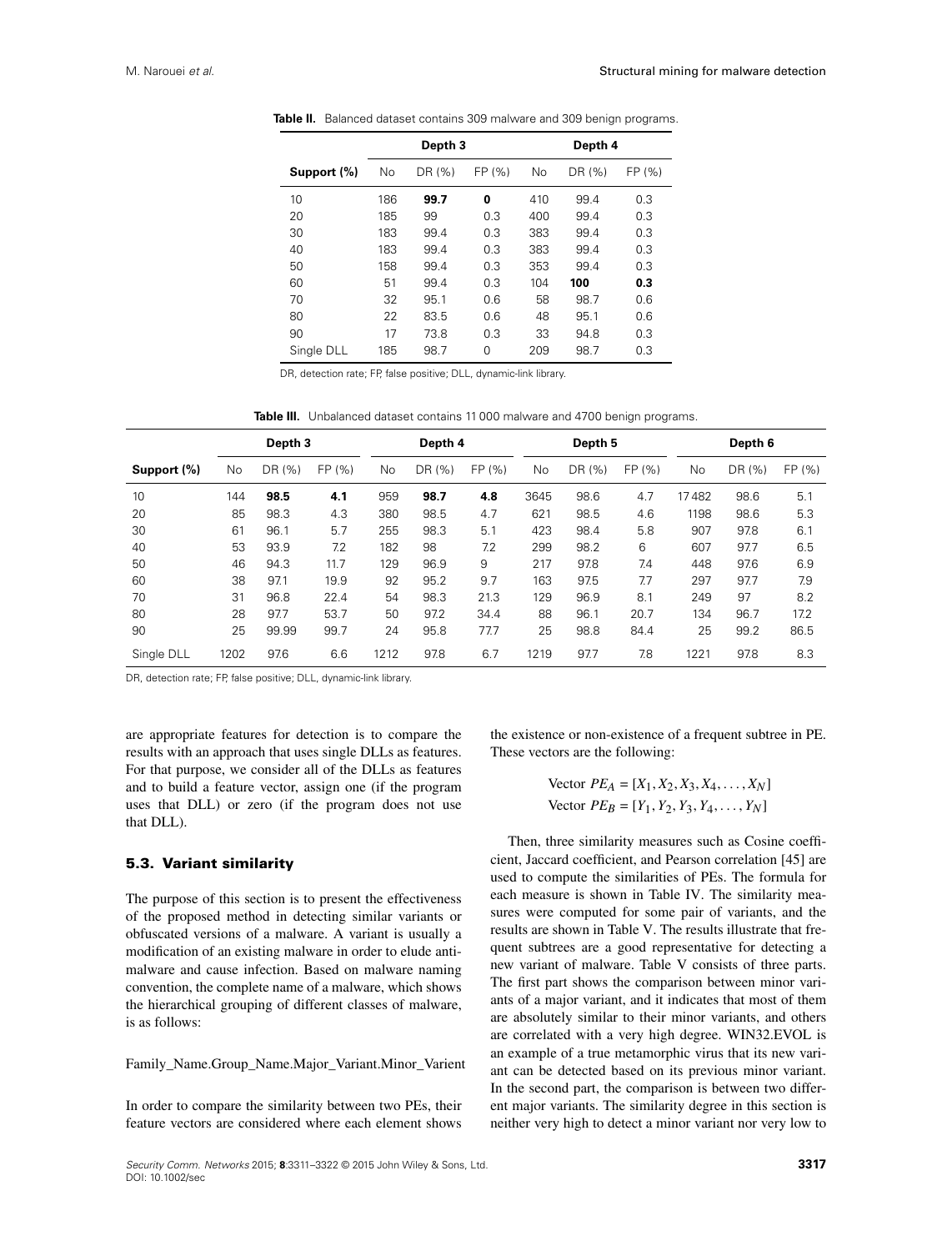| Name<br>Cosine (M1) | Formula<br>$\frac{(\sum_{i=1}^{n} x_i \times y_i)}{\sum_{i=1}^{n} x_i}$<br>$\sqrt{\sum_{i=1}^n x_i^2} \times \sum_{i=1}^n y_i^2$                                                                                                                                                              | Range<br>01  | <b>No</b><br>$\Omega$ | Perfect |
|---------------------|-----------------------------------------------------------------------------------------------------------------------------------------------------------------------------------------------------------------------------------------------------------------------------------------------|--------------|-----------------------|---------|
| Jaccard (M2)        | $\frac{\left(\sum_{i=1}^n x_i \times y_i\right)}{\left(\sum_{i=1}^n x_i^2 + \sum_{i=1}^n y_i^2 - \sum_{i=1}^n x_i \times y_i\right)}$                                                                                                                                                         | $0 \ldots 1$ | $\Omega$              |         |
| Pearson (M3)        | $\left(\sum_{i=1}^n x_i \times y_i - \frac{\left(\sum_{i=1}^n x_i \times \sum_{i=1}^n y_i\right)}{n}\right)$<br>$\left \left(\sum_{i=1}^{n} x_i^2 - \frac{\left(\sum_{i=1}^{n} x_i\right)^2}{n}\right)\left(\sum_{i=1}^{n} y_i^2 - \frac{\left(\sum_{i=1}^{n} y_i\right)^2}{n}\right)\right $ | $-101$       |                       |         |

<span id="page-7-0"></span>**Table IV.** Similarity measures.

<span id="page-7-1"></span>

| First PE                                                                                                                                                                                                                                      | Second PE                                                                                                                                                                                                                            | M1     | M <sub>2</sub> | M <sub>3</sub> |
|-----------------------------------------------------------------------------------------------------------------------------------------------------------------------------------------------------------------------------------------------|--------------------------------------------------------------------------------------------------------------------------------------------------------------------------------------------------------------------------------------|--------|----------------|----------------|
| VIRUS.WIN32.EVOL.A<br>VIRUS. WIN32. EVUL. 8192. A<br>NET-WORM.WIN32.VESSER.A<br>VIRUS WIN32 FVYL A<br>VIRUS. WIN32. MAGIC. 7045. B<br>VIRUS.WIN32.RAMM.A<br>VIRUS. WIN32. THORIN. B<br>VIRUS. WIN32. MIAM. 1727<br>VIRUS. WIN32. SAVIOR. 1696 | VIRUS WIN32 EVOL B<br>VIRUS.WIN32.EVUL.8192.B<br>NET-WORM. WIN32. VESSER. B<br>VIRUS WIN32 FVYL H<br>VIRUS WIN32 MAGIC 7045 H<br>VIRUS.WIN32.RAMM.E<br>VIRUS. WIN32. THORIN. E<br>VIRUS. WIN32. MIAM.4716<br>VIRUS WIN32 SAVIOR 1832 |        |                | 1              |
| NET-WORM.WIN32.WELCHIA.A                                                                                                                                                                                                                      | NET-WORM. WIN32. WELCHIA. B                                                                                                                                                                                                          | 0.9541 | 0.9104         | 0.9401         |
| VIRUS. WIN32. INRAR. A                                                                                                                                                                                                                        | VIRUS.WIN32.INRAR.E                                                                                                                                                                                                                  | 0.9177 | 0.8421         | 0.9058         |
| VIRUS. WIN32. DRIVALON. 1876                                                                                                                                                                                                                  | VIRUS WIN32 MAGIC 3038                                                                                                                                                                                                               | 0.8572 | 0.7500         | 0.8381         |
| VIRUS.WIN32.RAMM.A                                                                                                                                                                                                                            | VIRUS. WIN32. SAVIOR. 1832                                                                                                                                                                                                           | 0.8255 | 0.7027         | 0.8021         |
| VIRUS. WIN32. BLATEROZ                                                                                                                                                                                                                        | VIRUS.WIN32.CHAMP                                                                                                                                                                                                                    | 0.8291 | 0.6875         | 0.8120         |
| VIRUS. WIN32. OROCH. 5420                                                                                                                                                                                                                     | VIRUS WIN32 PARADISE 2116                                                                                                                                                                                                            | 0.8291 | 0.6875         | 0.8120         |
| <b>BOOTCFG</b>                                                                                                                                                                                                                                | VIRUS.WIN32.ZOMBIE                                                                                                                                                                                                                   | 0.6370 | 0.4133         | 0.5701         |
| <b>DIALER</b>                                                                                                                                                                                                                                 | NET-WORM.WIN32.DOMWOOT.C                                                                                                                                                                                                             | 0.6170 | 0.3870         | 0.5303         |
| check Disk                                                                                                                                                                                                                                    | VIRUS. WIN32. CECILE                                                                                                                                                                                                                 | 0.5979 | 0.3647         | 0.5198         |
| Calculator                                                                                                                                                                                                                                    | VIRUS. WIN32. EVOL.C                                                                                                                                                                                                                 | 0.3853 | 0.2058         | 0.3439         |

PE, portable executable.

ignore it as a malware so it is good enough to show the relationship between the two major variants. The third part is a comparison between malware and benign PEs. The low score shows that the benign samples are not similar with the malware samples. The separation of three parts depends on a predefined threshold. This threshold can be obtained by evaluating similarities between a large volume of various malware. Therefore, by defining a proper threshold, variants can be detected even without using an learningbased model and significant processing.

There are some approaches [\[46](#page-11-5)[,47\]](#page-11-6) that considered similarity measures for malware detection by defining thresholds, however, we do not aim to propose another detection method based on similarity. Our main purpose in this paper is to propose a new learning-based malware detection system, and these evaluations are considered only as a validation of the performance of the system.

#### <span id="page-7-2"></span>**5.4. Fake dynamic-link library injection**

One of the problems concerning signature-based methods is junk data insertion. Junk data insertion is a common polymorphic method that uses ineffectual instructions like NOP to modify the signature. In a similar way, malware writers can use fake system calls, without affecting the malware essence, to confuse anti-malware software to mismatch the patterns in the new malware. Inserting junk APIs causes new DLLs to be added to the behavioral tree. In order to prevent this, the Longest Common Subsequence (LCS) [\[48\]](#page-11-7) algorithm is used for finding the patterns in a new malware. LCS is used to find the longest subsequence that is common in usually two sequences. The LCS is not necessarily unique (e.g., the LCS of "ABC" and "ACB" is both "AB" and "AC"), and the LCS problem is often defined to find all LCS. As is shown in Figure [6,](#page-8-0) we assume that the left subtrees are benign and malicious patterns that we want to match, and the right tree is the behavioral tree of a new malware. Using the LCS algorithm, the malicious patterns are successfully matched without considering the fake elements between the patterns' elements. In order to achieve a better understanding of robustness in real data, we inject 200 different DLLs into 50 test malware, and make evaluations using both the proposed method as well as single DLL method on a small dataset, which contains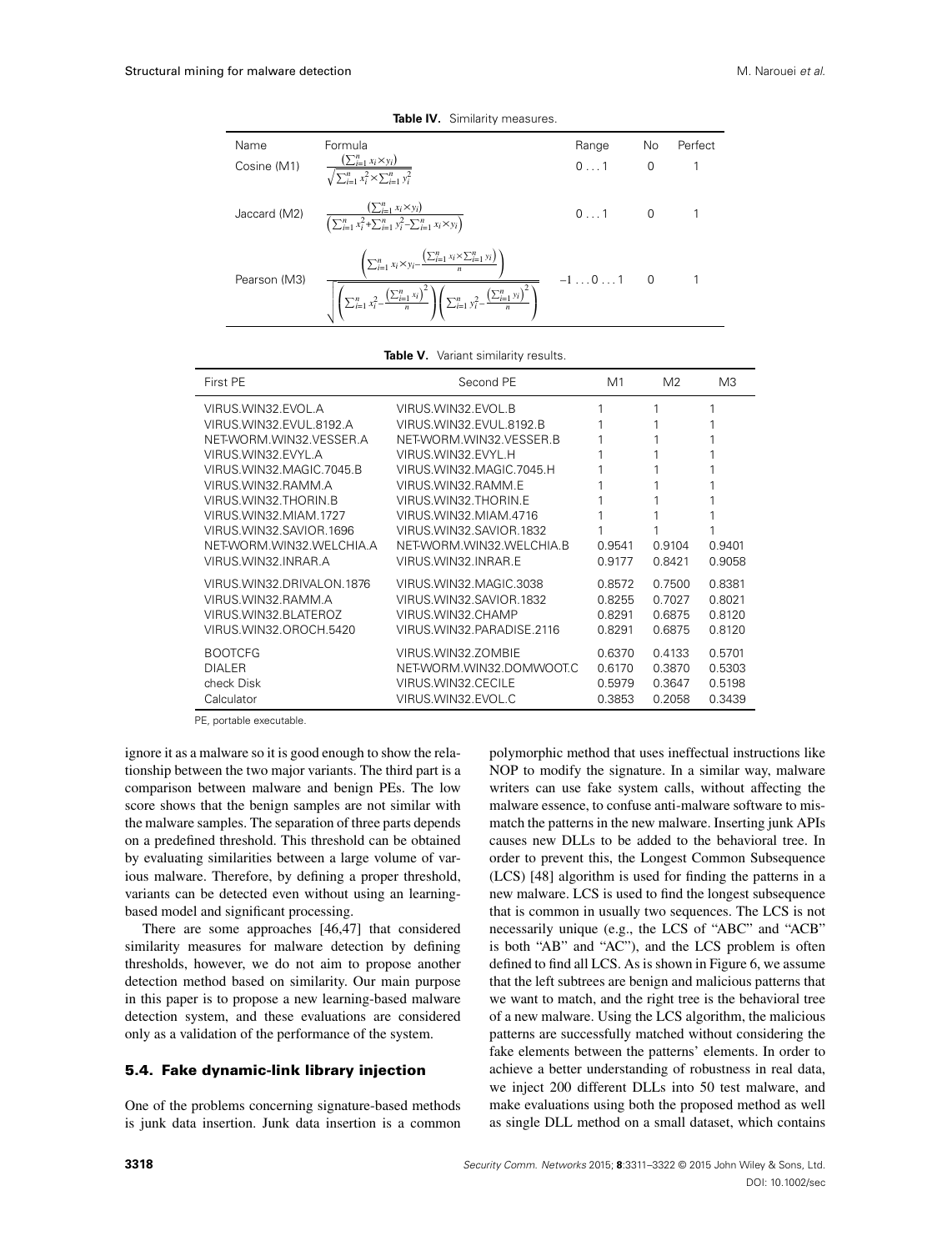

String encoding: 1 7 2 4 -1 -1 9 2 -1 -1 -1 3 8 7 -1 5 8 -1 -1 -1 -1

<span id="page-8-0"></span>(b) Malware dependency tree with injected fake DLL

**Figure 6.** Fake Application Programming Interface injection: (a) A malicious pattern and (b) malware dependency tree with injected fake dynamic-link library.

309 benign programs and 309 malware. The detection rate of both methods on 50 samples are 100% before injection but after injection, the detection rate of single DLL method becomes 0% but the proposed method retains the 100% detection rate. This evaluations show that the proposed method is robust against injecting junk data.

### **5.5. Packers**

The main problem of static analysis is PE packing, which changes the structure of PE without affecting behavior. Anti-viruses usually unpack executable files before analyzing them and probing for signatures, but they usually fail if a new packer comes with its own method. An outstanding point of our method is that we gain the same accuracy toward many common packers without unpacking them. We packed malware with common packers such as UPX, ASPACK, Exe32pack, Exepacker, and Petit and compared their dependency tree with the original version. Figure [7](#page-8-1) shows the effect of different packers on the behavioral tree of Win32.Mogul6845 virus on depth 2. Packers mirror the resource trees without changing the DLL dependencies. Although some packers like Themida eliminate some



<span id="page-8-1"></span>**Figure 7.** Packers' influence on behavioral tree of Virus.Win32.Mogul6845.

parts of the tree, most of the packers only change the order of subtrees rooted at depth 2. Each sub-tree is a specific behavior, and the packer only replaces the order of behaviors. This is another reason for considering subtrees as featured in this method. Both malware and its packed versions contain similar features, so their feature vectors are similar and the classification can return the same result. In order to see the robustness of our method against packing, we do the same experiments we did in section [5.4](#page-7-2) and again achieve 100% after packing the 50 malware samples by UPX, ASPACK, Exe32pack, Exepacker, and Petit. As a result, packers cannot affect behavioral aspects of the dependency tree and so they cannot affect the proposed system significantly.

There are also some other packers which remove the IAT. This problem can be solved by tools such as ImpREC, $\parallel$  which try to recover the IAT during runtime.

### **6. CONCLUSION AND FUTURE WORK**

In this paper, we proposed a new approach toward malware detection. We extracted the malware's behavioral tree, and, in order to find the unique behaviors of malware, mined closed frequent subtrees. Our proposed system can be defined as a hybrid method because we could extract coarse-grain behaviors without actually executing the malware. To assess the performance of the system, we performed various experiments. We gained 100% DR

<span id="page-8-2"></span><sup>&#</sup>x27; [http://www.woodmann.com/collaborative/tools/index.php/](http://www.woodmann.com/collaborative/tools/index.php/ImpREC) [ImpREC](http://www.woodmann.com/collaborative/tools/index.php/ImpREC)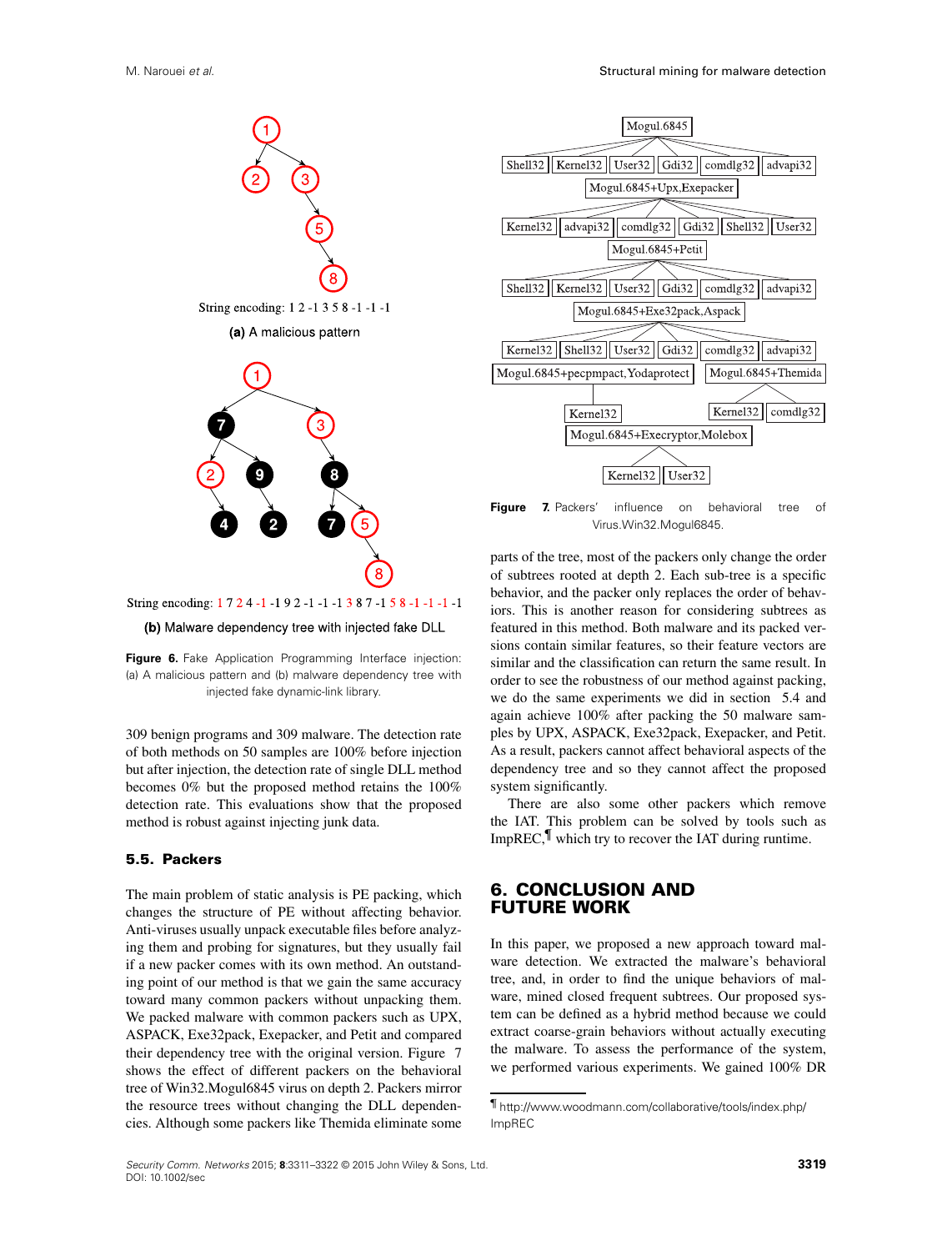and 0.03% FP rate in a small balanced dataset and more than 98.5% in a large unbalanced dataset. We also showed that the proposed features can be an effective signature for detecting new and unseen malware variants without any significant processing. Finally, we evaluated some evasion techniques against the system. In the future, we would like to focus on some packers that remove the IAT of PE and also verify the robustness of frequent patterns against some other attacks like mimicry attacks. We are also interested in pruning the tree by removing unimportant substructures from the tree.

# **REFERENCES**

- <span id="page-9-0"></span>1. F-secure. F-secure reports amount of malware grew by 100% during 2007, 2007. Available from: http://www. businesswire.com/news/home/20071204005453/en/F-Secure-Report s-Amount-Malware-Grew-100-2007#. VEDYtYuUfA4 [Accessed on 2012].
- <span id="page-9-1"></span>2. Kaspersky. Q1/2011 malware report, 2011. Available from: http://www.kaspersky.com/downloads/pdf/ kaspersky\_lab\_q1\_malware\_2011\_report.pdf [Accessed on 2012].
- <span id="page-9-2"></span>3. Symantec. Internet security threat report, 2011. Available from: https://www4.symantec.com/mktginfo/ downloads/21182883\_GA\_REPORT\_ISTR\_Main-Report\_04-11\_HI-RES.pdf [Accessed on 2012].
- <span id="page-9-3"></span>4. Idika N, Mathur AP. A survey of malware detection techniques. Department of Computer Science, Purdue University, 2007. Available from: http://cyberunited.com/wp-content/uploads/2013/03/ A-Survey-of-Malware-Detection-Techniques.pdf [Accessed on 2013].
- <span id="page-9-4"></span>5. Egele M, Scholte T, Kirda E, Kruegel C. A survey on automated dynamic malware-analysis techniques and tools. *ACM Computing Surveys* 2008; **44**(2): 6:1–6:42.
- <span id="page-9-5"></span>6. Moser A, Kruegel C, Kirda E. Limits of static analysis for malware detection. *Computer Security Applications Conference, 2007. ACSAC 2007. Twenty-Third Annual*, Miami Beach, FL, December 2007; 421–430.
- <span id="page-9-6"></span>7. Sami A, Yadegari B, Rahimi H, Peiravian N, Hashemi S, Hamze A. Malware detection based on mining api calls. *Proceedings of the 2010 ACM Symposium on Applied Computing*, New York, NY, USA, 2010; 1020–1025.
- <span id="page-9-7"></span>8. Ye Y, Wang D, Li T, Ye D, Jiang Q. An intelligent pe-malware detection system based on association mining. *Journal in Computer Virology* 2008; **4** (4): 323–334.
- <span id="page-9-8"></span>9. Christodorescu M, Jha S. Static analysis of executables to detect malicious patterns. *Proceedings of the 12th Conference on USENIX Security Symposium-*

*Volume 12*, Berkeley, CA, USA, 2003; 12–12. Available from: [http://dl.acm.org/citation.cfm?id=1251353.](http://dl.acm.org/citation.cfm?id=1251353.1251365) [1251365](http://dl.acm.org/citation.cfm?id=1251353.1251365) [Accessed on 2011].

- <span id="page-9-9"></span>10. Rieck K, Trinius P, Willems C, Holz T. Automatic analysis of malware behavior using machine learning. *Journal of Computer Security* 2011; **19** (4): 639–668. Available from: [http://dl.acm.org/citation.](http://dl.acm.org/citation.cfm?id=2011216.2011217) [cfm?id=2011216.2011217](http://dl.acm.org/citation.cfm?id=2011216.2011217) [Accessed on 2014].
- <span id="page-9-10"></span>11. Ahmadi M, Sami A, Rahimi H, Yadegari B. Malware detection by behavioural sequential patterns. *Computer Fraud & Security* 2013; **2013** (8): 11–19. Available from: http://www.sciencedirect.com/ science/article/pii/S1361372313700721 [Accessed on 2014].
- <span id="page-9-11"></span>12. Ye Y, Li T, Chen Y, Jiang Q. Automatic malware categorization using cluster ensemble. *Proceedings of the 16th ACM SIGKDD International Conference on Knowledge Discovery and Data Mining*, New York, NY, USA, 2010; 95–104.
- <span id="page-9-12"></span>13. Chen H, Wagner D. Mops: an infrastructure for examining security properties of software. *Proceedings of the 9th ACM Conference on Computer and Communications Security*, New York, NY, USA, 2002; 235–244.
- 14. Chen H, Dean D, Wagner D. Model checking one million lines of c code. In *Proceedings of the 11th Annual Network and Distributed System Security Symposium (NDSS)*, San Diego, California, 2004; 171–185.
- <span id="page-9-13"></span>15. Feng H, Giffin J, Huang Y, Jha S, Lee W, Miller B. Formalizing sensitivity in static analysis for intrusion detection. *Proceedings. 2004 IEEE Symposium on Security and Privacy, 2004*, Oakland, California, May 2004; 194–208.
- <span id="page-9-14"></span>16. Griffin K, Schneider S, Hu X, Chiueh TC. Automatic generation of string signatures for malware detection. *Proceedings of the 12th International Symposium on Recent Advances in Intrusion Detection*, Berlin, Heidelberg, 2009; 101–120.
- <span id="page-9-15"></span>17. Ida : Disassembler and debugger, 2013. Available from:<https://www.hex-rays.com/products/ida/> [Accessed on 2014].
- <span id="page-9-16"></span>18. Santos I, Brezo F, Ugarte-Pedrero X, Bringas PG. Opcode sequences as representation of executables for data-mining-based unknown malware detection. *Information Sciences* 2013; **231** (0): 64–82. Available from: http://www.sciencedirect.com/science/article/ pii/S0020025511004336 [Accessed on 2014], Data Mining for Information Security.
- <span id="page-9-17"></span>19. Tabish SM, Shafiq MZ, Farooq M. Malware detection using statistical analysis of byte-level file content. *Proceedings of the ACM SIGKDD Workshop on Cybersecurity and Intelligence Informatics*, New York, NY, USA, 2009; 23–31.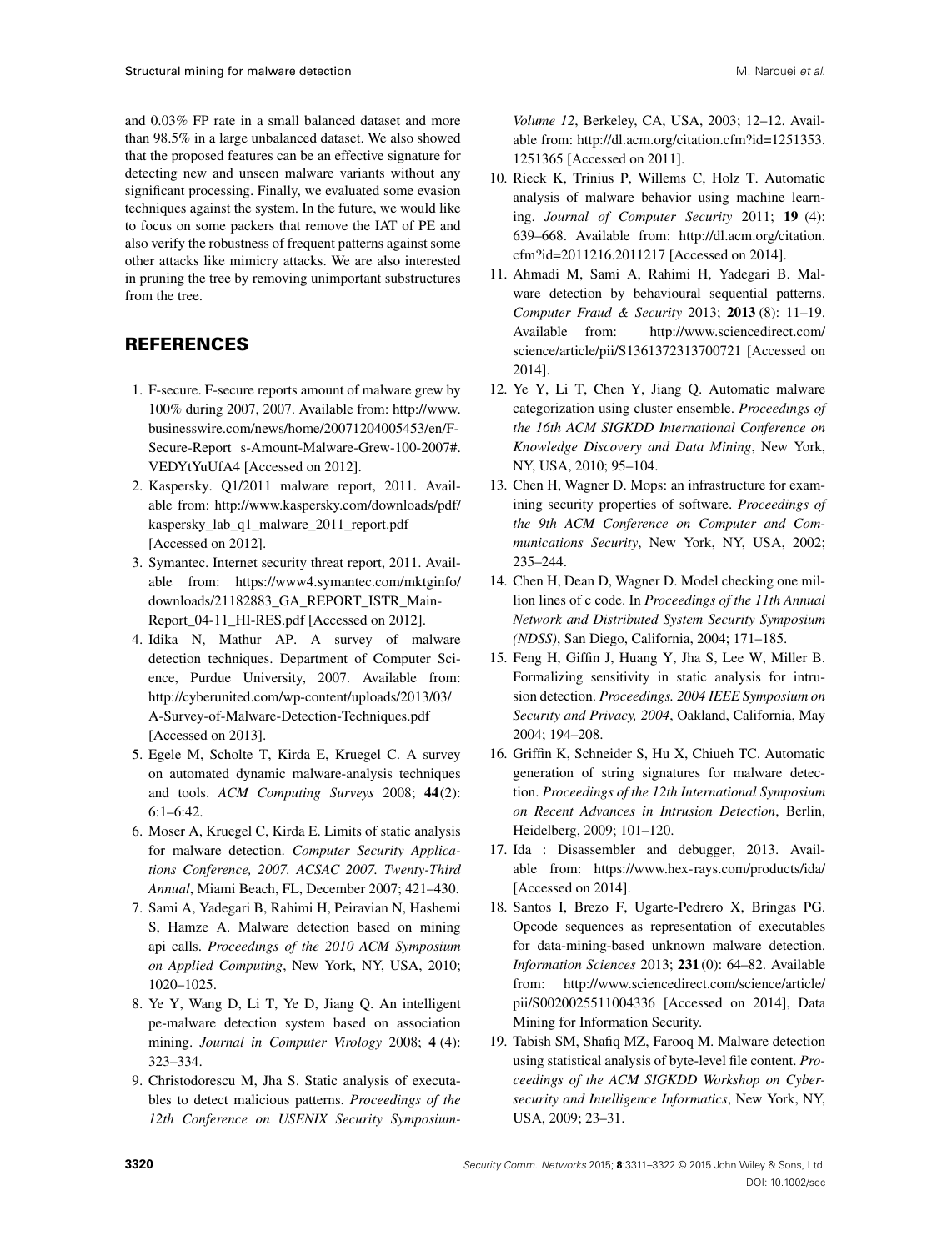- <span id="page-10-0"></span>20. Novel active learning methods for enhanced {PC} malware detection in windows {OS}. *Expert Systems with Applications* 2014; **41** (13): 5843–5857. Available from: http://www.sciencedirect.com/science/ article/pii/S095741741400133X [Accessed on 2014].
- <span id="page-10-1"></span>21. Sung AH, Xu J, Chavez P, Mukkamala S. Static analyzer of vicious executables (save). *Proceedings of the 20th Annual Computer Security Applications Conference*, Washington, DC, USA, 2004; 326–334.
- <span id="page-10-2"></span>22. Kumar S, Spafford E. A generic virus scanner for c++. *Computer Security Applications Conference, 1992. Proceedings., Eighth Annual*, San Antonio, TX, November 1992; 210–219.
- <span id="page-10-3"></span>23. Shafiq M, Tabish S, Mirza F, Farooq M. Pe-miner: mining structural information to detect malicious executables in realtime. In *Recent Advances in Intrusion Detection*, vol. 5758, Kirda E, Jha S, Balzarotti D (eds), Lecture Notes in Computer Science. Springer: Berlin Heidelberg, 2009; 121–141.
- <span id="page-10-4"></span>24. Wang TY, Wu CH, Hsieh CC. A virus prevention model based on static analysis and data mining methods. *IEEE 8th International Conference on Computer and Information Technology Workshops, 2008. CIT Workshops 2008*, Sydney, QLD, July 2008; 288–293.
- <span id="page-10-5"></span>25. Willems C, Holz T, Freiling F. Toward automated dynamic malware analysis using cwsandbox. *IEEE Security and Privacy* 2007; **5**(2): 32–39.
- <span id="page-10-6"></span>26. Rieck K, Holz T, Willems C, Dussel P, Laskov P. Learning and classification of malware behavior. *Proceedings of the 5th International Conference on Detection of Intrusions and Malware, and Vulnerability Assessment*, Berlin, Heidelberg, 2008; 108–125.
- <span id="page-10-7"></span>27. Dai J, Guha R, Lee J. Efficient virus detection using dynamic instruction sequences. *Journal of Computers* 2009; **4** (5). Available from: http://ojs. academypublisher.com/index.php/jcp/article/view/ 0405405414 [Accessed on 2011].
- <span id="page-10-8"></span>28. Kolbitsch C, Comparetti PM, Kruegel C, Kirda E, Zhou X, Wang X. Effective and efficient malware detection at the end host. *Proceedings of the 18th Conference on USENIX Security Symposium*, Berkeley, CA, USA, 2009; 351–366. Available from: [http://dl.](http://dl.acm.org/citation.cfm?id=1855768.1855790) [acm.org/citation.cfm?id=1855768.1855790](http://dl.acm.org/citation.cfm?id=1855768.1855790) [Accessed on 2012].
- <span id="page-10-9"></span>29. Kim K, Moon BR. Malware detection based on dependency graph using hybrid genetic algorithm. *Proceedings of the 12th Annual Conference on Genetic and Evolutionary Computation*, New York, NY, USA, 2010; 1211–1218.
- <span id="page-10-10"></span>30. Lanzi A, Balzarotti D, Kruegel C, Christodorescu M, Kirda E. Accessminer: using system-centric models for malware protection. *Proceedings of the 17th*

*ACM Conference on Computer and Communications Security*, New York, NY, USA, 2010; 399–412.

- <span id="page-10-11"></span>31. Nappa A, Rafique M, Caballero J. Driving in the cloud: an analysis of drive-by download operations and abuse reporting. In *Detection of Intrusions and Malware, and Vulnerability Assessment*, vol. 7967, Rieck K, Stewin P, Seifert JP (eds), Lecture Notes in Computer Science. Springer: Berlin Heidelberg, 2013; 1–20.
- <span id="page-10-19"></span>32. Han J, Cheng H, Xin D, Yan X. Frequent pattern mining: current status and future directions. *Data Mining and Knowledge Discovery* 2007; **15**(1): 55–86.
- <span id="page-10-16"></span>33. Di Cerbo F, Girardello A, Michahelles F, Voronkova S. Detection of malicious applications on android os. *Proceedings of the 4th International Conference on Computational Forensics*, Berlin, Heidelberg, 2011; 138–149. Available from: [http://dl.acm.org/citation.](http://dl.acm.org/citation.cfm?id=1991416.1991433) [cfm?id=1991416.1991433](http://dl.acm.org/citation.cfm?id=1991416.1991433) [Accessed on 2014].
- <span id="page-10-18"></span>34. Yang C, Xu Z, Gu G, Yegneswaran V, Porras P. Droidminer: automated mining and characterization of fine-grained malicious behaviors in android applications. *19th European Symposium on Research in Computer Security*, Wroclaw, Poland, 7–11 September 2014; 163–182.
- <span id="page-10-12"></span>35. Fredrikson M, Jha S, Christodorescu M, Sailer R, Yan X. Synthesizing near-optimal malware specifications from suspicious behaviors. *Proceedings of the 2010 IEEE Symposium on Security and Privacy*, Washington, DC, USA, 2010; 45–60.
- <span id="page-10-13"></span>36. Karbalaie F, Sami A, Ahmadi M. Semantic malware detection by deploying graph mining. *International Journal of Computer Science Issues* 2012; **9**(1).
- <span id="page-10-14"></span>37. Perdisci R, Ariu D, Giacinto G. Scalable finegrained behavioral clustering of http-based malware. *Computer Networks* 2013; **57** (2): 487–500. Available from: http://www.sciencedirect.com/science/ article/pii/S1389128612002678 [Accessed on 2014], Botnet Activity: Analysis, Detection and Shutdown.
- <span id="page-10-15"></span>38. Palahan S, Babic D, Chaudhuri S, Kifer D. Extrac- ´ tion of statistically significant malware behaviors. *Proceedings of the 29th Annual Computer Security Applications Conference*, New York, NY, USA, 2013; 69–78.
- <span id="page-10-17"></span>39. Shahzad F, Farooq M. Elf-miner: using structural knowledge and data mining methods to detect new (Linux) malicious executables. *Knowledge and Information Systems* 2012-03; **30**(3): 589–612.
- <span id="page-10-20"></span>40. Dependency walker : disassembler and debugger, 2013. Available from: [http://www.dependencywalker.](http://www.dependencywalker.com/) [com/](http://www.dependencywalker.com/) [Accessed on 2013].
- <span id="page-10-21"></span>41. Chi Y, Yang Y, Xia Y, Muntz R. Cmtreeminer: mining both closed and maximal frequent subtrees. In *Advances in Knowledge Discovery and data Mining*, vol. 3056, Dai H, Srikant R, Zhang C (eds),